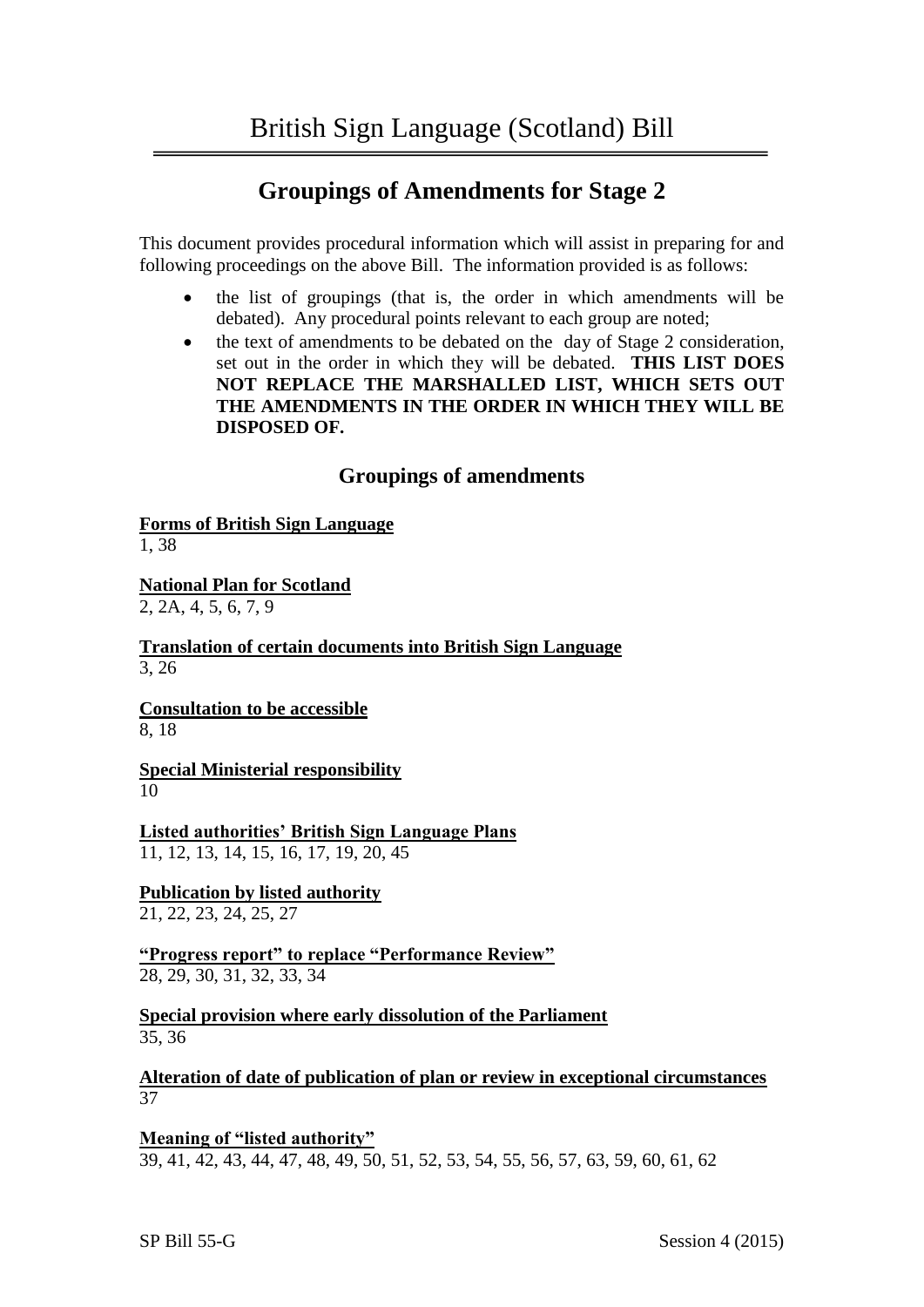#### **Interpretation**

40, 46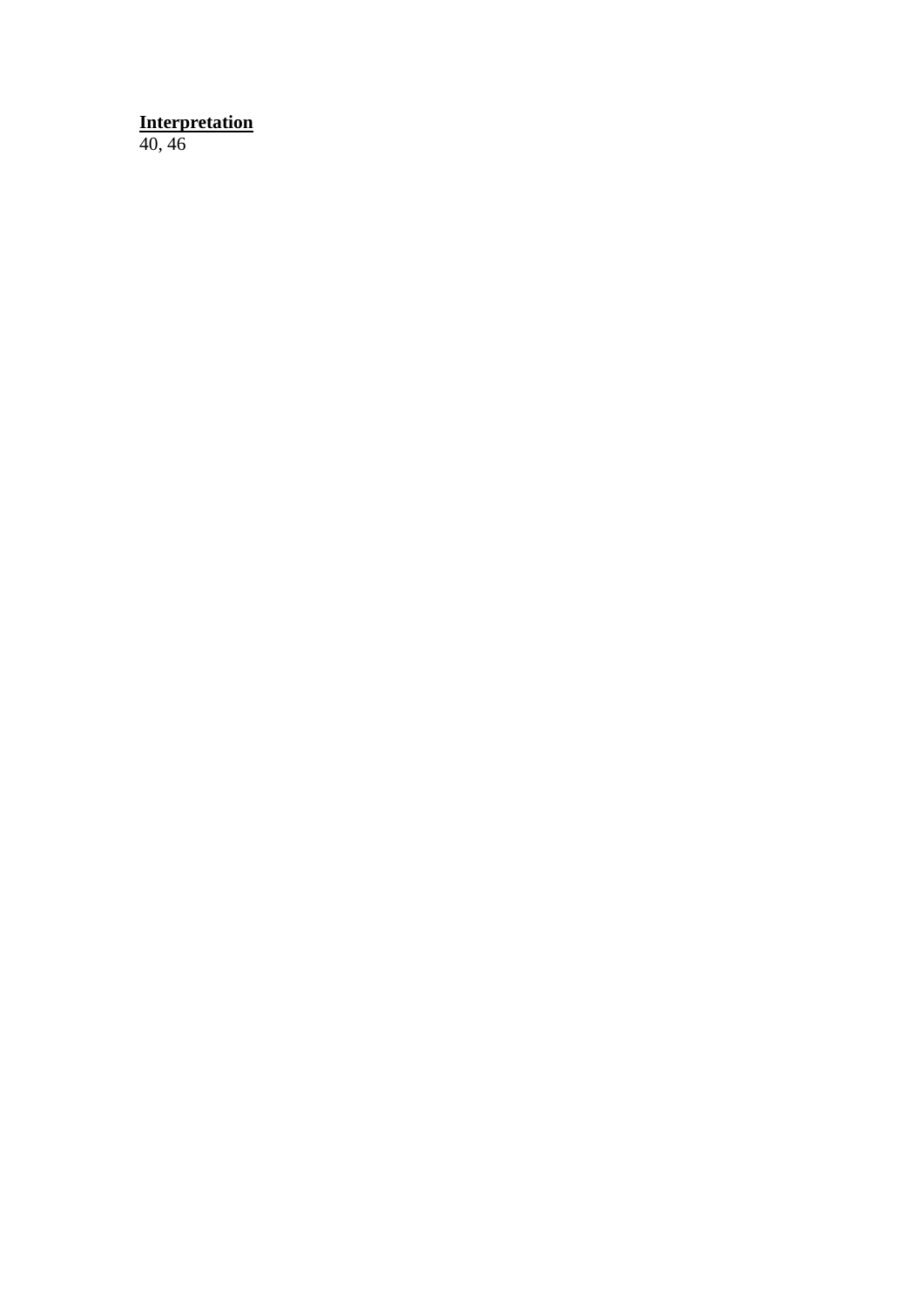# **Amendments in debating order**

### **Forms of British Sign Language**

#### **Dennis Robertson**

**1** In section 1, page 1, line 9, after <Language> insert <(see section (*Forms of British Sign Language*))>

#### **Dennis Robertson**

**38** Before section 8, insert—

#### <**Forms of British Sign Language**

- (1) References in this Act to British Sign Language are, subject to subsection (2), to both the visual form of British Sign Language and to the tactile form of British Sign Language used and understood by some deafblind people.
- (2) The references to British Sign Language in sections 1(1G) and 4(6A) and (6B) are to the visual form of British Sign Language only.>

#### **National Plan for Scotland**

#### **Dr Alasdair Allan**

- 2 In section 1, page 1, line 9, leave out from  $\langle$  and  $\rangle$  to end of line 22 and insert—
	- $\langle (1A)$  In furtherance of that duty, the Scottish Ministers are to prepare, lay before the Scottish Parliament and publish national plans in relation to British Sign Language in accordance with this section (such a plan being in this Act referred to as a "National Plan").
		- (1B) A National Plan is—
			- (a) to set out the strategy of the Scottish Ministers in relation to the promotion, and facilitation of promotion, mentioned in subsection (1), and
			- (b) to set out what the Scottish Ministers consider that relevant public authorities (see section (*Interpretation*)) should or could do to promote, and facilitate the promotion of, the use and understanding of British Sign Language within their areas of responsibility.
		- (1C) A National Plan may include such other material in relation to British Sign Language as the Scottish Ministers consider appropriate.
		- (1D) The first National Plan is to be laid before the Scottish Parliament within the period of 2 years beginning with the date on which this Act comes into force.
		- (1E) National Plans are then to be laid before the Scottish Parliament at intervals of no more than 6 years since the laying of the most recent such plan.
		- (1F) As soon as reasonably practicable after laying a National Plan before the Scottish Parliament, the Scottish Ministers are to publish the plan.>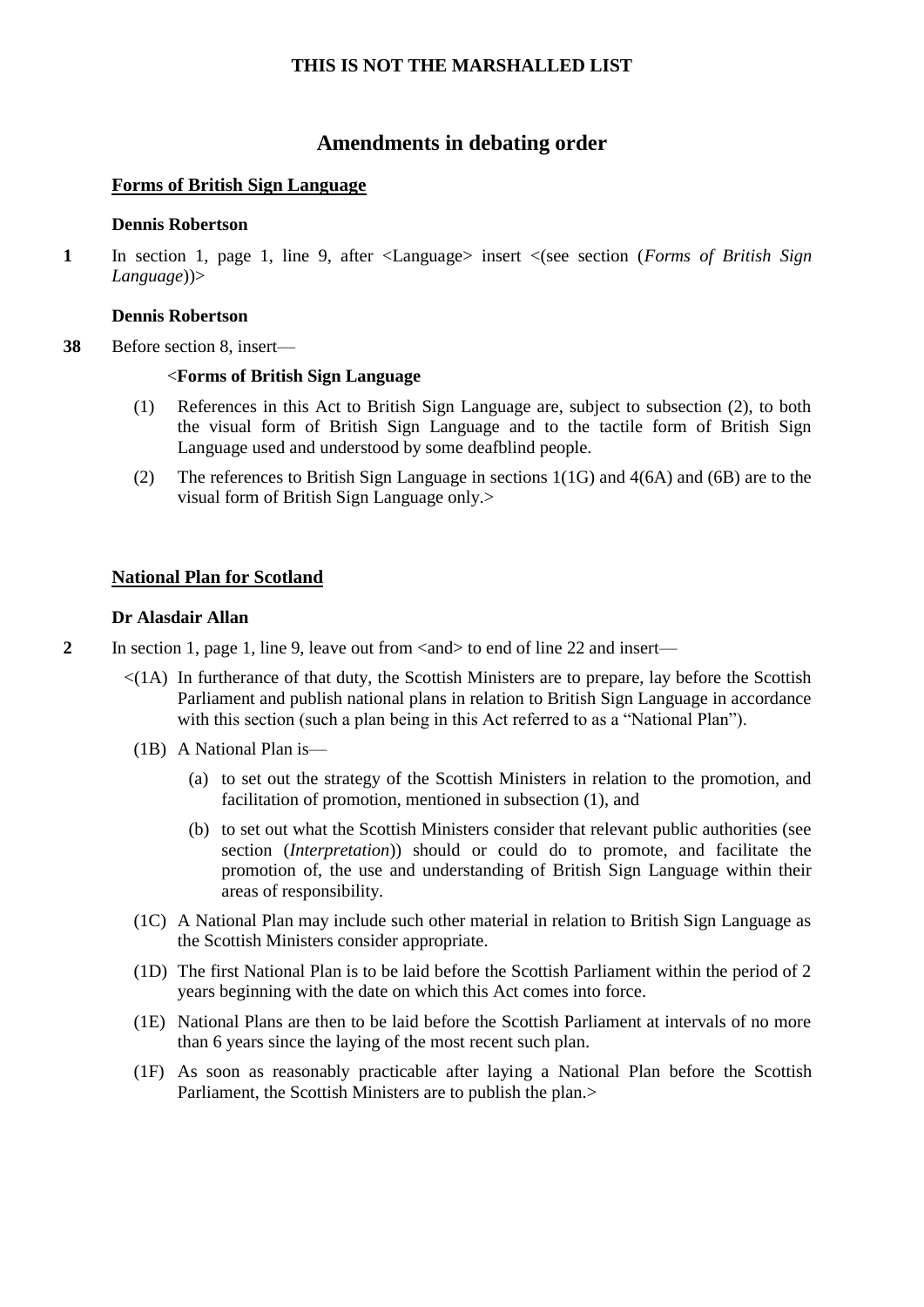#### **Mary Scanlon**

- 2A As an amendment to amendment 2, line 11, at end insert—
	- $\lt$ ( ) A National Plan may set out—
		- (a) the support that should be provided by relevant public authorities to a family member of a child who uses British Sign Language and who is deaf, or deafblind,
		- (b) the family members who may be entitled to such support.>

#### **Dr Alasdair Allan**

**4** In section 1, page 1, line 23, after <are> insert—

 $\langle a \rangle$  to have regard to the most recently published report under section 5,

 $(b)$ 

# **Dr Alasdair Allan**

**5** In section 1, page 1, line 24, leave out <are> and insert—

 $\langle c \rangle$ 

#### **Dr Alasdair Allan**

- **6** In section 1, page 1, line 25, at end insert—
	- $\leq$ (5A) Subsection (5)(a) does not apply in relation to a National Plan prepared before the publication of the first report under section 5.>

#### **Dr Alasdair Allan**

**7** In section 1, page 1, line 26, after  $\langle$  consulted $\rangle$  insert  $\langle$  under subsection (5)(b) $\rangle$ 

### **Dr Alasdair Allan**

**9** In section 1, page 2, line 2, leave out subsection (7)

### **Translation of certain documents into British Sign Language**

#### **Mark Griffin**

- **3** In section 1, page 1, line 22, at end insert—
	- $\langle$ (1G) The requirement which this section imposes to publish a National Plan includes (but is not satisfied by) making the content of the plan publicly available, in such form and manner as the Scottish Ministers consider appropriate, in British Sign Language.>

#### **Mark Griffin**

- **26** In section 4, page 3, line 26, at end insert—
	- $\lt$ (6A) A requirement which this section imposes to publish an Authority Plan includes (but is not satisfied by) making the content of the plan publicly available, in such form and manner as the listed authority publishing it considers appropriate, in British Sign Language.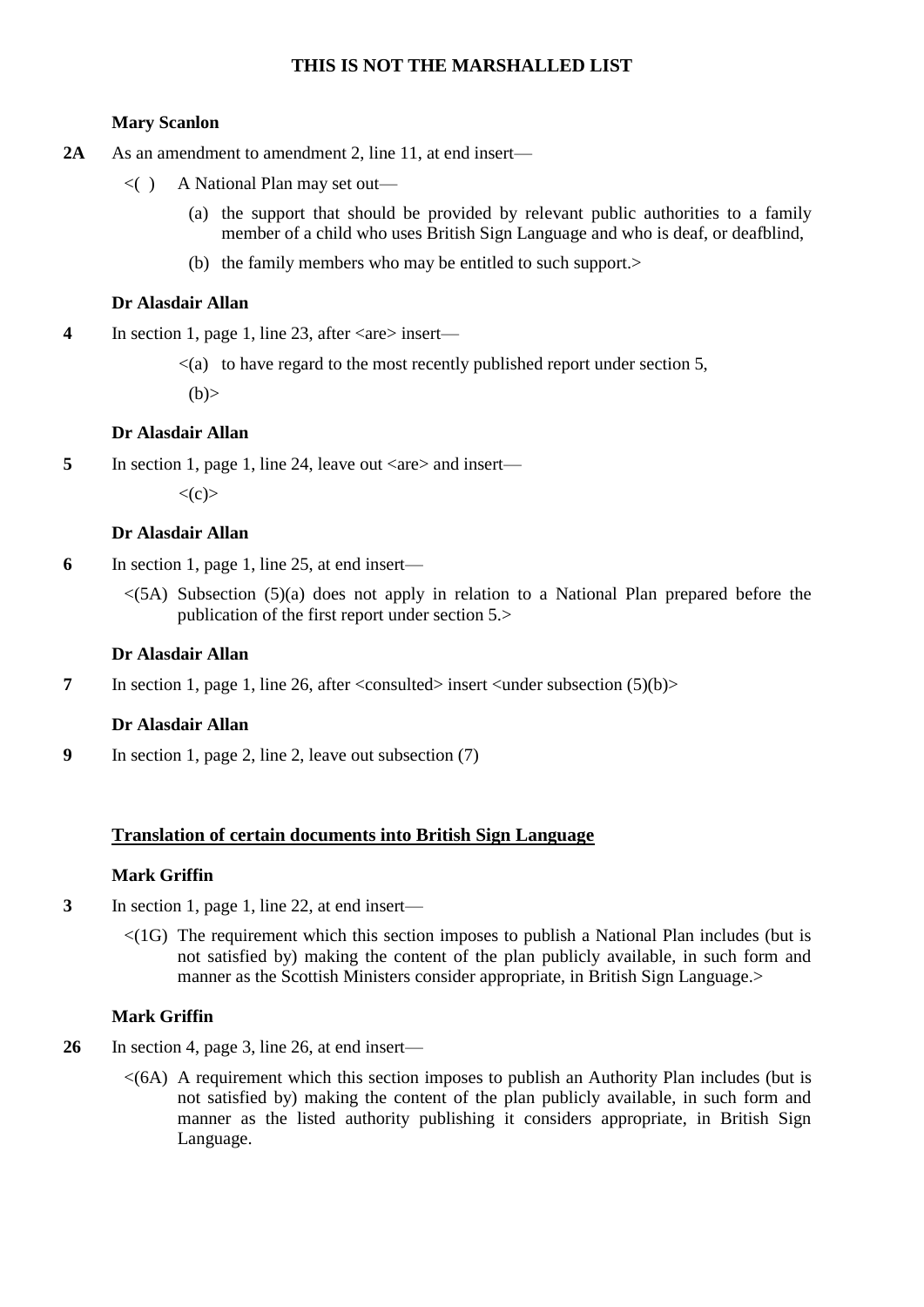(6B) A requirement which this section imposes to publish a revised Authority Plan includes (but is not satisfied by) making the content of the plan, and an explanation of the changes it contains, publicly available, in such form and manner as the listed authority publishing it considers appropriate, in British Sign Language.>

# **Consultation to be accessible**

### **Mark Griffin**

- **8** In section 1, page 2, line 1, at end insert—
	- $\langle$  ) In determining the form and manner of consultation for the purpose of subsection (5)(b), the Scottish Ministers are to have regard to the need to make that consultation accessible to persons who use British Sign Language and who are deaf, or deafblind.>

### **Mark Griffin**

- **18** In section 3, page 3, line 5, at end insert—
	- $\langle \rangle$  In determining the form and manner of consultation for the purpose of subsection (5)(a), a listed authority is to have regard to the need to make that consultation accessible to persons who use British Sign Language and who are deaf, or deafblind.>

### **Special Ministerial responsibility**

### **Dennis Robertson**

**10** Leave out section 2

### **Listed authorities' British Sign Language Plans**

### **Dr Alasdair Allan**

11 In section 3, page 2, line 8, leave out from  $\langle$ is, $>$  to  $\langle$ (in $>$  in line 9 and insert  $\langle$  is to prepare and publish plans in relation to British Sign Language in accordance with this section and section 4 (such a plan being in>

### **Dr Alasdair Allan**

**12** In section 3, page 2, line 11, leave out subsection (2)

### **Dr Alasdair Allan**

**13** In section 3, page 2, leave out lines 33 to 35 and insert—

 $\langle$ (iva)to the most recently published report under section 5, and  $>$ 

# **Dr Alasdair Allan**

- **14** In section 3, page 2, line 37, at end insert—
	- $\langle$  ( ) Subsection (4)(b)(iva) does not apply in relation to an Authority Plan prepared before the publication of the first report under section 5.>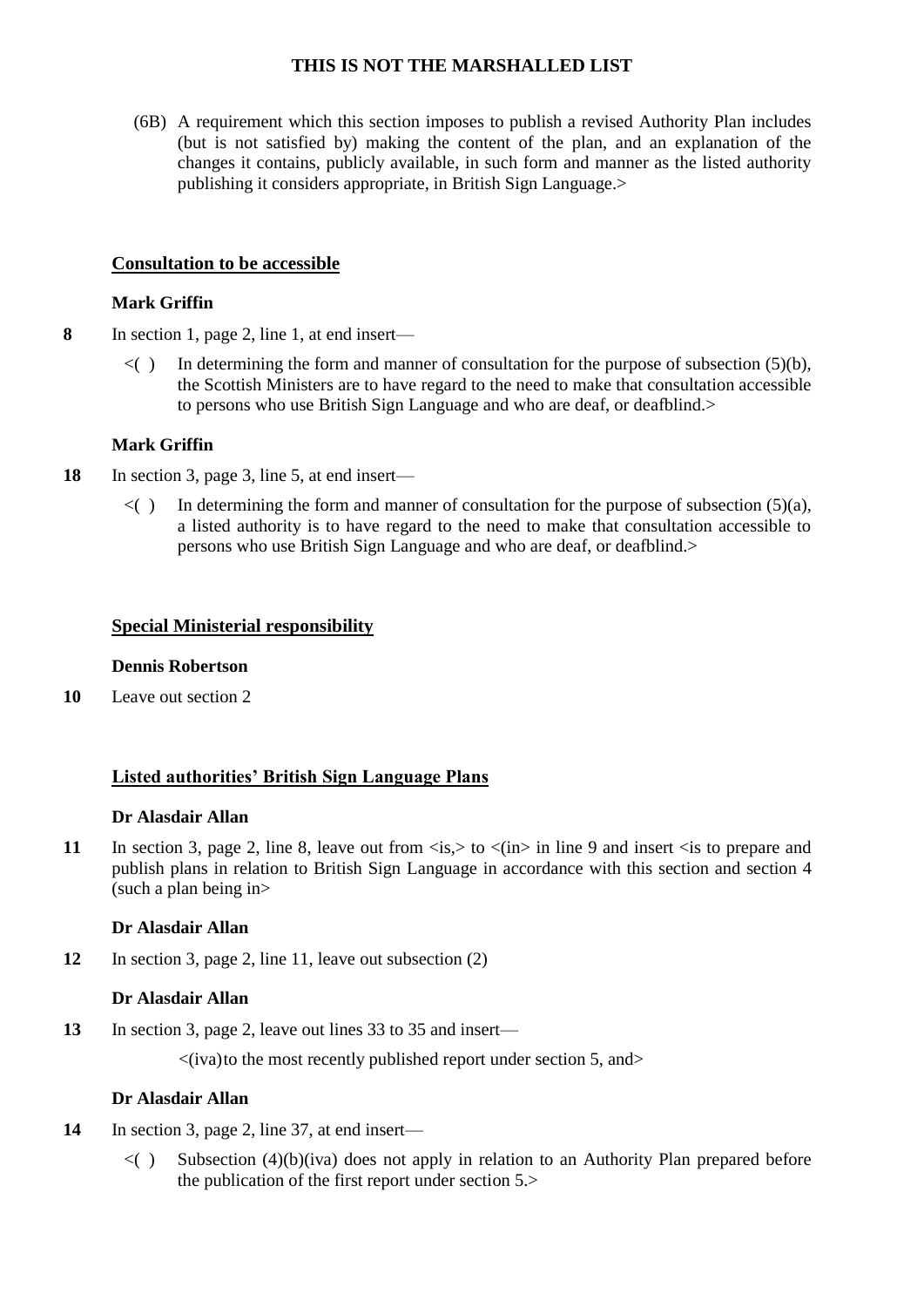#### **Dr Alasdair Allan**

15 In section 3, page 2, line 38, after  $\langle$ is $>$  insert—

 $\langle (a) \rangle$ 

#### **Dr Alasdair Allan**

16 In section 3, page 2, line 39, leave out  $\langle$  is  $\rangle$  and insert—

 $\langle$ (b) $>$ 

#### **Dr Alasdair Allan**

**17** In section 3, page 3, line 1, leave out  $\langle 5 \rangle$  and insert  $\langle 5 \rangle$  (a)

#### **Dr Alasdair Allan**

**19** In section 3, page 3, line 6, leave out <current> and insert <most recently published>

#### **Dr Alasdair Allan**

**20** In section 3, page 3, line 10, leave out subsection (10)

### **Dr Alasdair Allan**

- **45** In section 8, page 4, line 39, at end insert—
	- $\langle (3A)$  An order under subsection  $(3)(a)$  may provide that, in relation to an authority which becomes a listed authority by virtue of the order, a different National Plan to that provided for by subsection (2A)(b) of section 4 is to be the first applicable National Plan for the purposes of subsections (1) and (2) of that section.>

### **Publication by listed authority**

### **Dr Alasdair Allan**

21 In section 4, page 3, line 14, after  $\langle$  first $\rangle$  insert  $\langle$  applicable $\rangle$ 

### **Dr Alasdair Allan**

22 In section 4, page 3, line 17, after  $\langle$  first $\rangle$  insert  $\langle$  applicable $\rangle$ 

### **Dr Alasdair Allan**

- **23** In section 4, page 3, line 17, at end insert—
	- $\leq$ (2A) For the purpose of subsections (1) and (2), the "first applicable National Plan" is—
		- (a) where the authority is a listed authority on the date on which this Act comes into force, or becomes a listed authority before the publication of the first National Plan, the first National Plan,
		- (b) where the authority becomes a listed authority after the publication of the first National Plan, the most recently published National Plan when the authority becomes a listed authority.
		- (2B) Subsections (1) to (2A) are subject, in the case of an authority which becomes a listed authority after the date on which this Act comes into force, to section 8(3A).>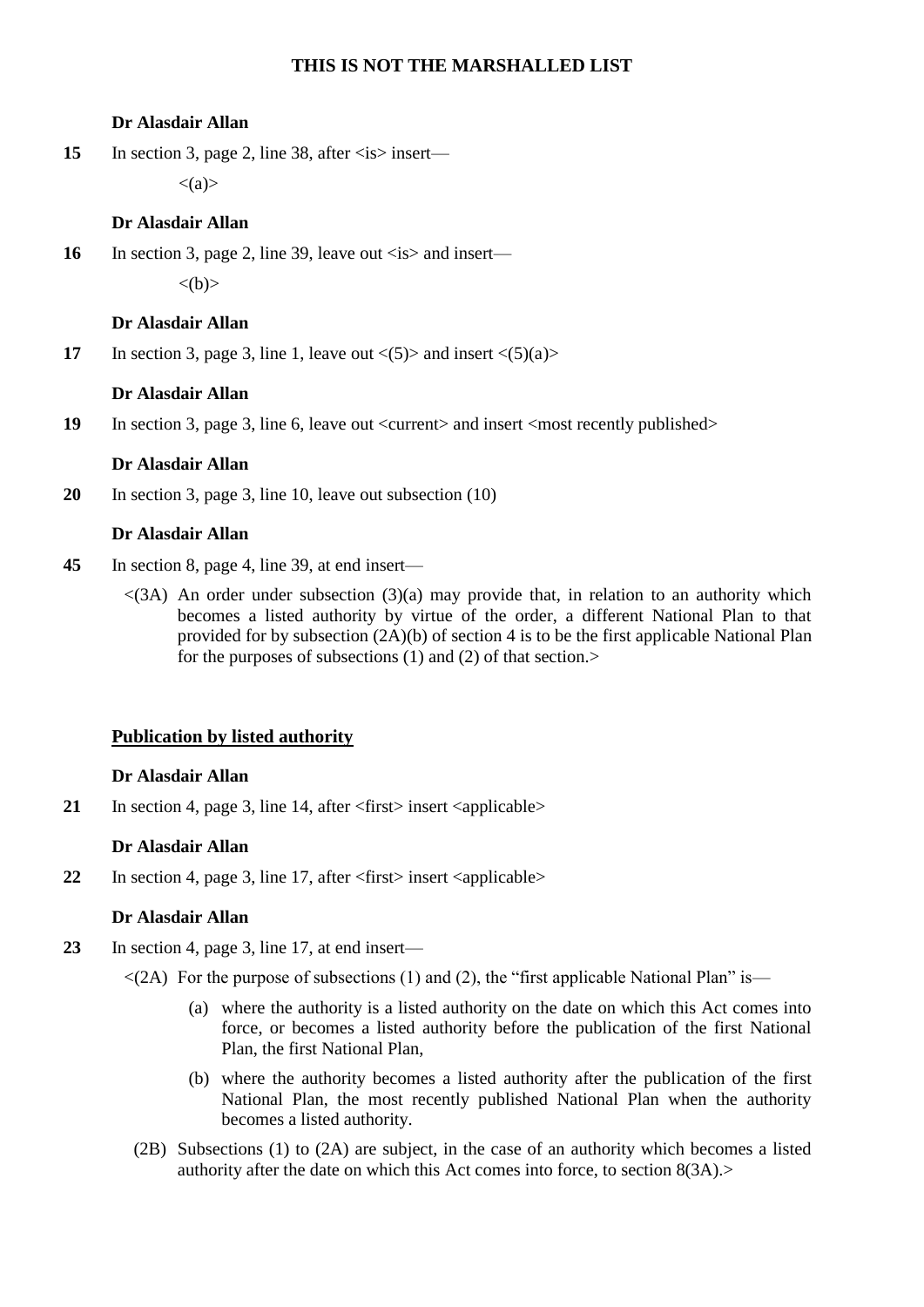#### **Dr Alasdair Allan**

**24** In section 4, page 3, line 18, leave out subsection (3)

### **Dr Alasdair Allan**

25 In section 4, page 3, line 23, leave out  $\langle$ thinks fit $\rangle$  and insert  $\langle$ considers appropriate $\rangle$ 

### **Dr Alasdair Allan**

**27** In section 4, page 3, line 27, leave out subsections (7) and (8)

# **"Progress report" to replace "Performance Review"**

#### **Dr Alasdair Allan**

- **28** In section 5, page 3, line 39, leave out subsections (1) to (4) and insert—
	- $\langle$  The Scottish Ministers are to prepare, lay before the Scottish Parliament and publish progress reports in relation to British Sign Language in accordance with this section.
	- ( ) A report under this section is—
		- (a) to set out the Scottish Ministers' views as to progress made in relation to the promotion, and facilitation of promotion, mentioned in section 1(1), and
		- (b) to set out the Scottish Ministers' views as to progress made by relevant public authorities, generally, in relation to the promotion, and facilitation of promotion, of the use and understanding of British Sign Language within their areas of responsibility.
	- ( ) The first such report is—
		- (a) to be laid before the Scottish Parliament within the period of 3 years beginning with the date on which the first National Plan is published, and
		- (b) to relate to progress in the period from that date.
	- ( ) Such reports are then—
		- (a) to be laid before the Scottish Parliament at intervals of no more than 6 years since the laying of the most recent such report, and
		- (b) to relate to progress in the period from the laying of the most recent report.>

### **Dr Alasdair Allan**

29 In section 5, page 4, line 11, leave out <Performance Review> and insert <report under this section>

#### **Dr Alasdair Allan**

**30** In section 5, page 4, line 11, leave out <br/>both to the National Plan and to the Authority Plans of the individual listed authorities> and insert <to relevant plans>

### **Dr Alasdair Allan**

**31** In section 5, page 4, line 14, leave out from  $\langle$  (and  $\rangle$  to  $\langle$  question) $\rangle$  in line 16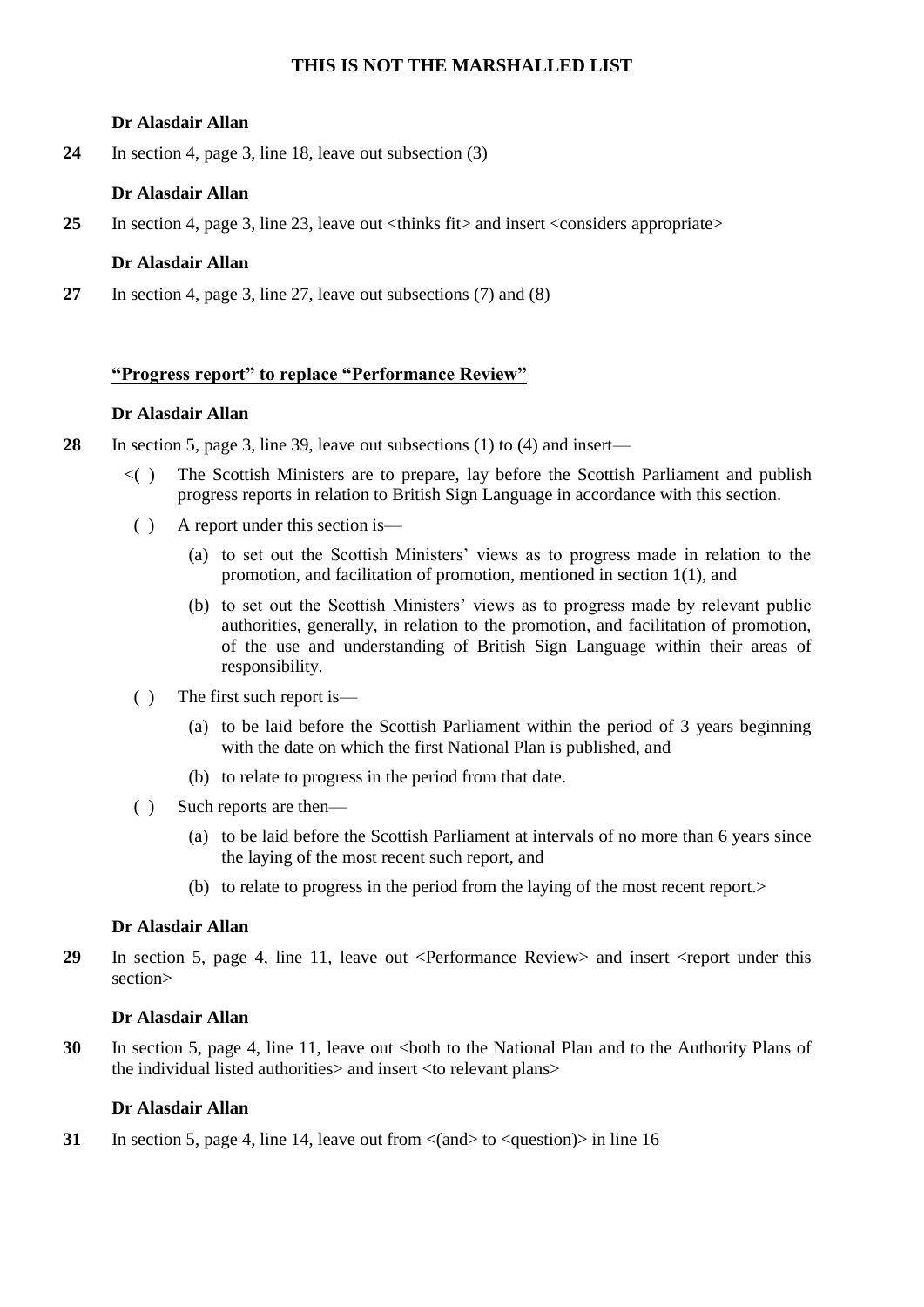### **Dr Alasdair Allan**

**32** In section 5, page 4, line 17, leave out from <(and> to end of line 19

### **Dr Alasdair Allan**

- **33** In section 5, page 4, line 19, at end insert—
	- $\lt$ ( ) For the purpose of subsection (5), "relevant plans" are—
		- (a) in relation to the first report under this section—
			- (i) the first National Plan,
			- (ii) any National Plan published subsequently, and
			- (ii) any Authority Plan of a listed authority published since the date on which the first National Plan was published,
		- (b) in relation to a subsequent report under this section—
			- (i) the National Plan which was the most recently published when the last report under this section was laid before the Scottish Parliament,
			- (ii) any National Plan published subsequently,
			- (iii) the Authority Plans of listed authorities which were the most recently published by those authorities when the last report under this section was laid before the Scottish Parliament, and
			- (iv) any Authority Plan of a listed authority published subsequently.
		- ( ) As soon as reasonably practicable after laying a report under this section before the Scottish Parliament, the Scottish Ministers are to publish the report.>

### **Dr Alasdair Allan**

**34** In section 5, page 4, line 20, leave out subsection (6)

### **Special provision where early dissolution of the Parliament**

#### **Dr Alasdair Allan**

**35** Leave out section 6

### **Dr Alasdair Allan**

**36** Leave out schedule 1

### **Alteration of date of publication of plan or review in exceptional circumstances**

# **Dr Alasdair Allan**

**37** Leave out section 7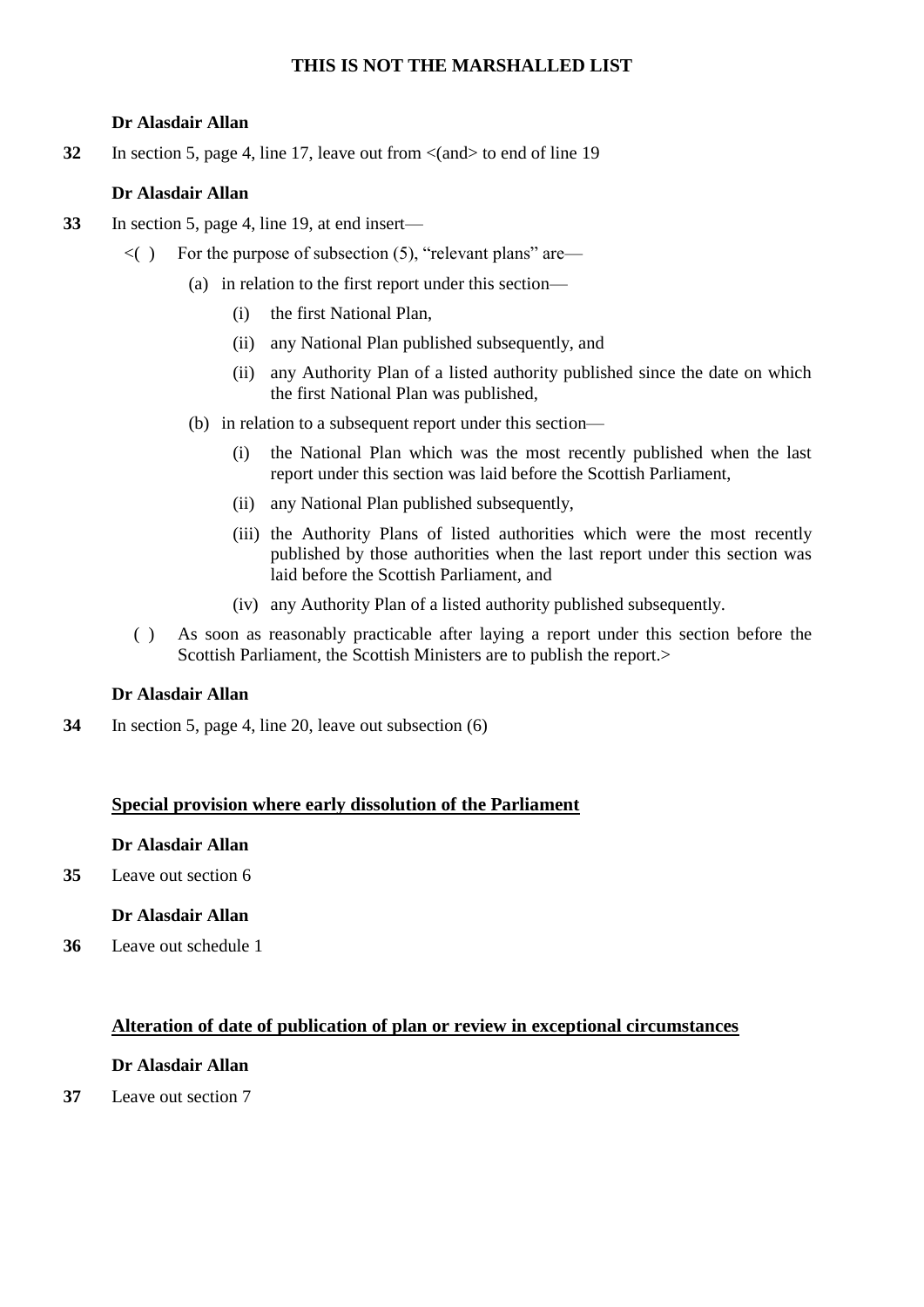#### **Meaning of "listed authority"**

#### **Dr Alasdair Allan**

**39** In section 8, page 4, line 32, leave out <(or described)> and insert <, or within a description listed,>

### **Dr Alasdair Allan**

**41** In section 8, page 4, line 35, after  $\langle$ a insert  $\langle$  relevant  $\rangle$ 

#### **Dr Alasdair Allan**

**42** In section 8, page 4, line 35, after first  $\langle$ of $\rangle$  insert  $\langle$  relevant $\rangle$ 

# **Dr Alasdair Allan**

**43** In section 8, page 4, line 37, after  $\langle$ a $\rangle$  insert  $\langle$ relevant $\rangle$ 

### **Dr Alasdair Allan**

**44** In section 8, page 4, line 37, after  $\langle$ of $\rangle$  insert  $\langle$  relevant $\rangle$ 

# **Dr Alasdair Allan**

**47** In schedule 2, page 8, line 6, at end insert— <Audit Scotland.>

#### **Dr Alasdair Allan**

**48** In schedule 2, page 8, leave out line 7

# **Dr Alasdair Allan**

**49** In schedule 2, page 8, line 8, at end insert— <The Commissioner for Ethical Standards in Public Life in Scotland.>

#### **Dr Alasdair Allan**

**50** In schedule 2, page 8, leave out lines 9 and 10

#### **Dr Alasdair Allan**

**51** In schedule 2, page 8, leave out lines 13 and 14

# **Dr Alasdair Allan**

**52** In schedule 2, page 8, leave out line 17

## **Dr Alasdair Allan**

**53** In schedule 2, page 8, line 18, at end insert— <The Police Investigations and Review Commissioner.>

# **Dr Alasdair Allan**

**54** In schedule 2, page 8, leave out line 19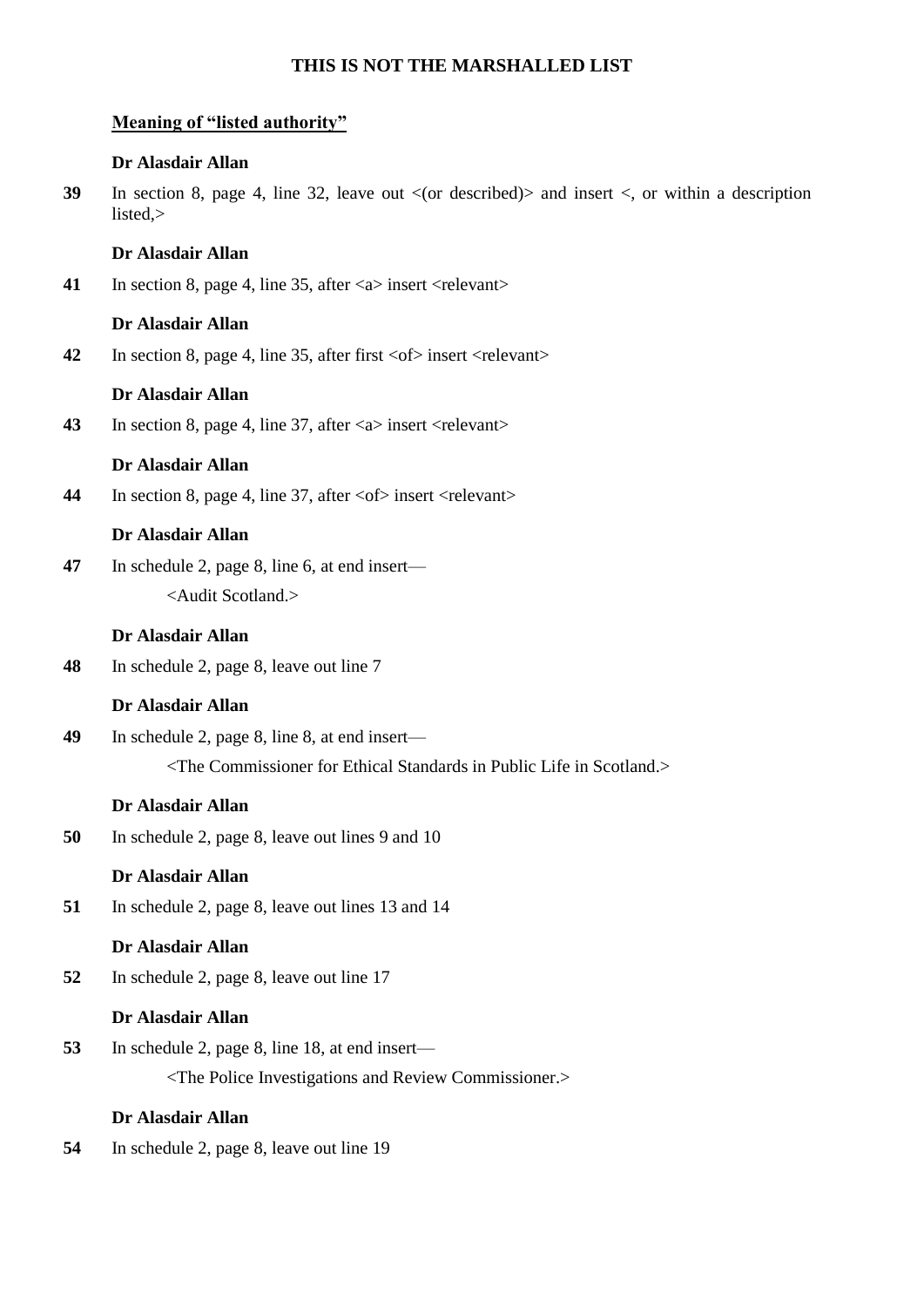#### **Dr Alasdair Allan**

**55** In schedule 2, page 8, leave out lines 20 and 21 and insert—

<A body which is a "post-16 education body" for the purposes of the Further and Higher Education (Scotland) Act 2005.>

#### **Dr Alasdair Allan**

**56** In schedule 2, page 8, leave out line 22

#### **Dr Alasdair Allan**

**57** In schedule 2, page 8, line 22, at end insert—

<The Scottish Commission for Human Rights.>

#### **Dr Alasdair Allan**

**63** In schedule 2, page 8, leave out line 23 and insert—

<The Scottish Courts and Tribunals Service.

The Scottish Housing Regulator.

The Scottish Information Commissioner.>

# **Dr Alasdair Allan**

**59** In schedule 2, page 8, leave out lines 24 to 26

# **Dr Alasdair Allan**

**60** In schedule 2, page 8, leave out lines 28 and 29

# **Dr Alasdair Allan**

**61** In schedule 2, page 8, line 30, at end insert— <The Standards Commission for Scotland.>

### **Dr Alasdair Allan**

**62** In schedule 2, page 8, leave out from line 31 to line 7 on page 9

# **Interpretation**

#### **Dr Alasdair Allan**

**40** In section 8, page 4, line 33, leave out subsection (2)

#### **Dr Alasdair Allan**

**46** After section 8, insert—

# <**Interpretation**

(1) In this Act—

"Authority Plan" has the meaning given by section 3(1),